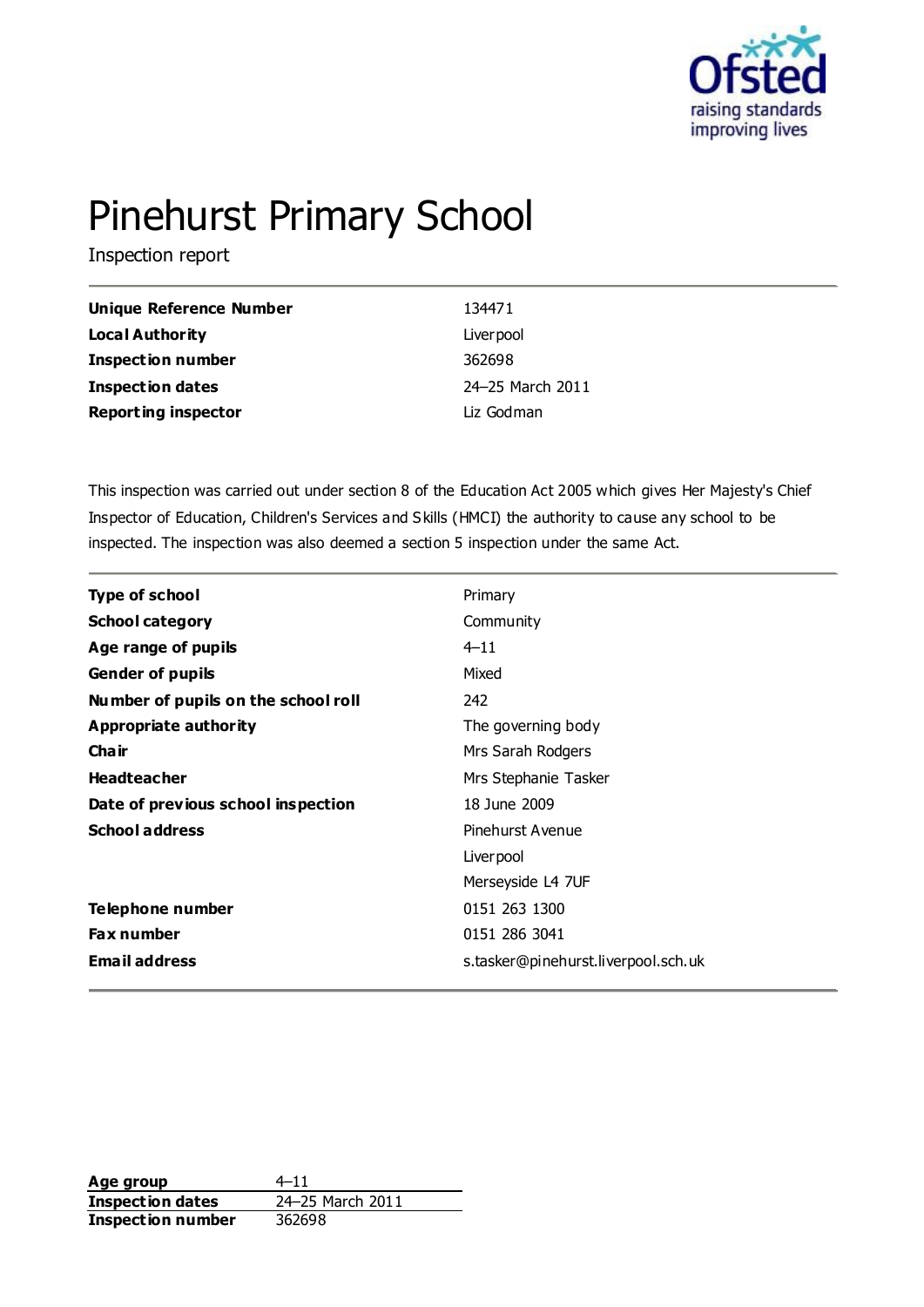The Office for Standards in Education, Children's Services and Skills (Ofsted) regulates and inspects to achieve excellence in the care of children and young people, and in education and skills for learners of all ages. It regulates and inspects childcare and children's social care, and inspects the Children and Family Court Advisory Support Service (Cafcass), schools, colleges, initial teacher training, work-based learning and skills training, adult and community learning, and education and training in prisons and other secure establishments. It assesses council children's services, and inspects services for looked after children, safeguarding and child protection.

Further copies of this report are obtainable from the school. Under the Education Act 2005, the school must provide a copy of this report free of charge to certain categories of people. A charge not exceeding the full cost of reproduction may be made for any other copies supplied.

If you would like a copy of this document in a different format, such as large print or Braille, please telephone 0300 123 4234, or email **[enquiries@ofsted.gov.uk](mailto:enquiries@ofsted.gov.uk)**.

You may copy all or parts of this document for non-commercial educational purposes, as long as you give details of the source and date of publication and do not alter the documentation in any way.

To receive regular email alerts about new publications, including survey reports and school inspection reports, please visit our website and go to 'Subscribe'.

Royal Exchange Buildings St Ann's Square Manchester M2 7LA T: 0300 123 4234 Textphone: 0161 618 8524 E: **[enquiries@ofsted.gov.uk](mailto:enquiries@ofsted.gov.uk)**

W: **[www.ofsted.gov.uk](http://www.ofsted.gov.uk/)**

© Crown copyright 2011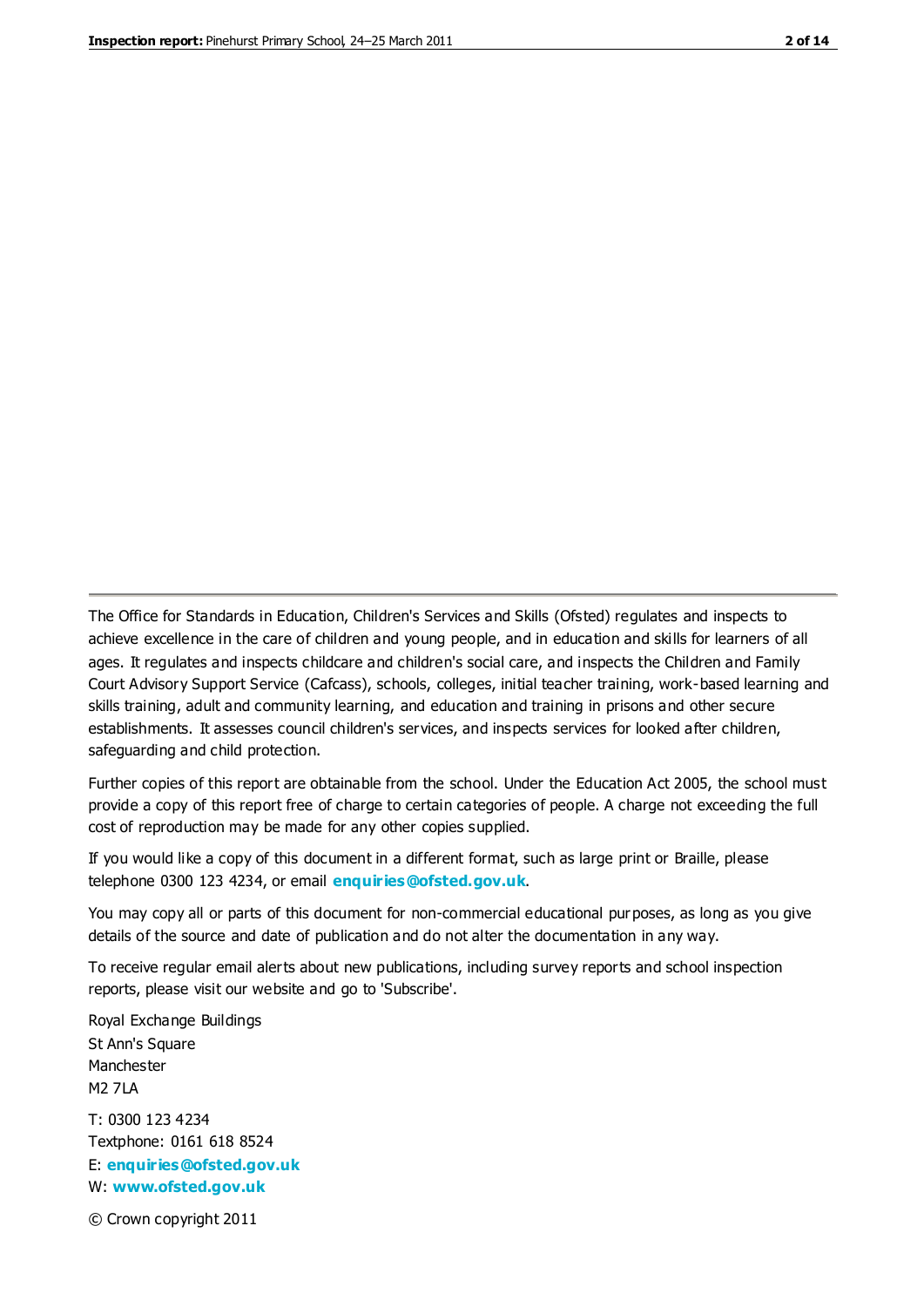# **Introduction**

The inspection was unannounced and was carried out by two additional inspectors. The inspectors visited 13 lessons and held meetings with staff, pupils, the Chair of the Governing Body and a representative of the local authority. They observed the school's work and looked at a range of evidence, including pupils' work, the school's data on pupils' achievement and progress and the school's monitoring records.

The inspection team reviewed many aspects of the school's work. Inspectors looked in detail at the progress the school has made against the areas for improvement identified at the previous section 5 inspection, which were:

- raise standards, improve achievement and accelerate pupils' progress throughout the school, particularly in Years 3 to 6
- $\blacksquare$  ensure that the overall quality of teaching and learning is at least good throughout the school, thus eradicating inadequate teaching
- improve the effectiveness of school self-evaluation in order to hold leaders, managers and governors to account for improving pupils' achievement
- raise attendance to at least the levels expected of similar schools
- ded adapt the curriculum so that it better meets pupils' needs and develops their basic literacy and numeracy skills
- **E** ensure that marking and academic guidance consistently help pupils to understand how to improve their work.

# **Information about the school**

The school is an average-size primary school. Almost all pupils are from White British heritage backgrounds. The proportion known to be eligible for free school meals is high. The percentage of pupils with special educational needs and/or disabilities is above that found nationally, although there are no pupils with a statement of special educational needs. The school has the Healthy School status.

The school was placed in special measures in June 2009 because it was failing to give its pupils an acceptable standard of education and the persons responsible for leading, managing or governing the school were not demonstrating the capacity to secure the necessary improvement.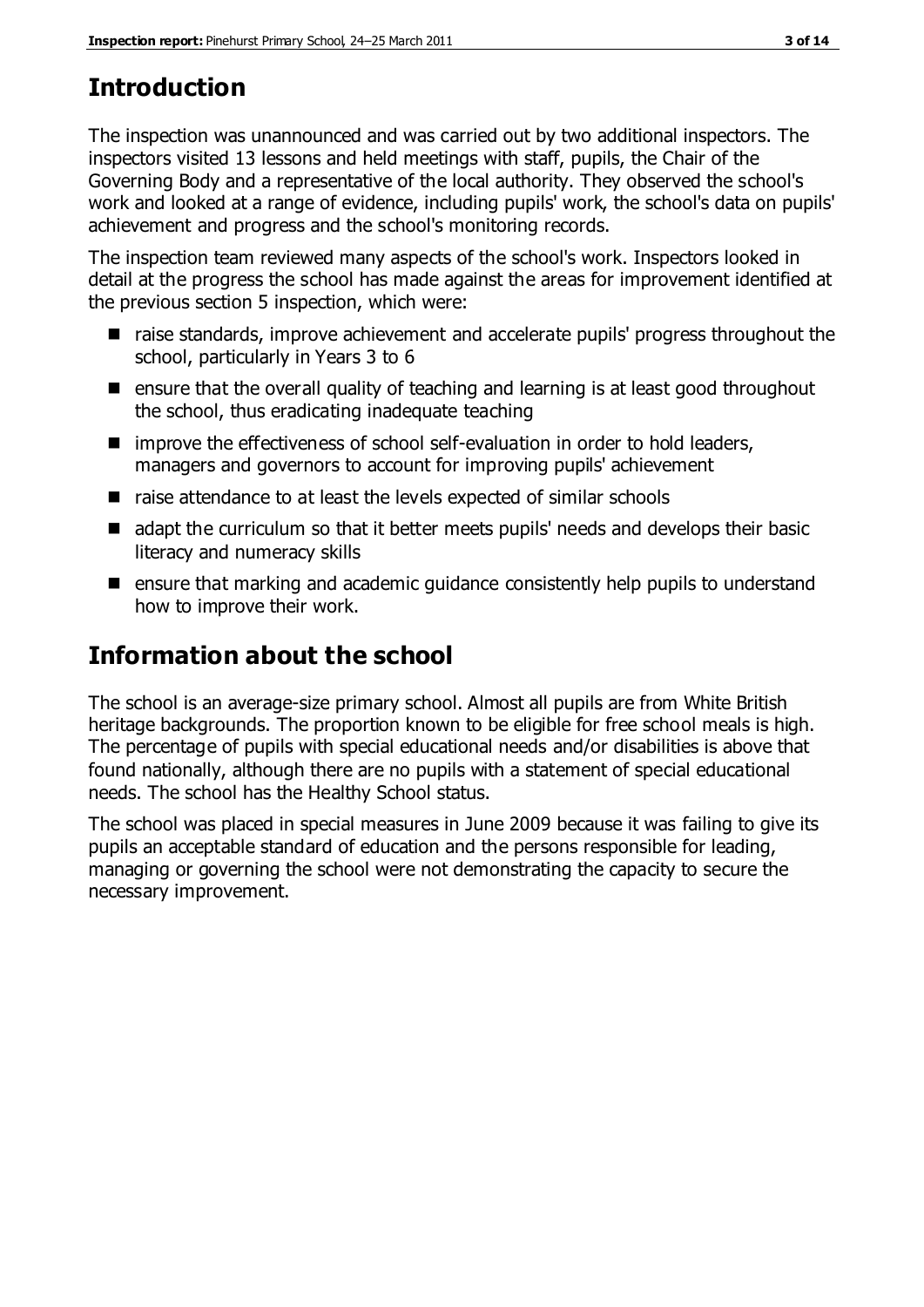**Inspection grades: 1 is outstanding, 2 is good, 3 is satisfactory, and 4 is inadequate** Please turn to the glossary for a description of the grades and inspection terms

# **Inspection judgements**

| Overall effectiveness: how good is the school?  |  |
|-------------------------------------------------|--|
| The school's capacity for sustained improvement |  |

#### **Main findings**

In accordance with section 13 (4) of the Education Act 2005, Her Majesty's Chief Inspector is of the opinion that the school no longer requires special measures. The strong determination of the school's leaders, the governing body and staff and their measured approach to change have resulted in secure developments in the school's provision. These have now taken effect strongly and are evident in the significant improvements to the quality of teaching and its impact on pupils' learning and progress. As a result, Pinehurst Primary School is a good school, characterised by good achievement and behaviour in a context where pupils feel safe and have an outstanding understanding of healthy lifestyles. Safeguarding requirements are met to a high standard and all the necessary checks are completed.

The legacy of underachievement has been overcome and pupils' progress is now accelerating quickly in all year groups. Pupils make good progress in literacy and numeracy and are increasingly able to use these skills in the different subjects of the curriculum. Work in pupils' books indicates that most pupils are able to write at length and to use a wide variety of writing styles. At the end of 2009, pupils in Year 6 reached levels significantly below those expected for their age. In 2010, attainment remained below average but not significantly so. The current Year 6 have worked very productively during this school year and the rapid increase in their progress means that they are now working at broadly average levels for their age. Although pupils' literacy, numeracy and information and communication technology skills are good and are helping to prepare them for the future well, the curriculum promotes their enterprise, initiative and independence skills less effectively. A few pupils are also persistent absentees. These factors mean that pupils' overall development of work-related skills is satisfactory.

The quality of teaching and learning has improved significantly since the last inspection. It is generally good and in some cases outstanding, although a small proportion of satisfactory teaching remains. Generally pupils have good opportunities to evaluate their own or others' learning and consistent marking ensures they are clear about how to improve their work. However, in the less successful lessons, opportunities are missed for pupils to evaluate their work, or they lose their focus and there is less challenge.

The strong leadership of the headteacher has been central to the school's rapid improvement. Her high expectations have been communicated clearly and are now understood by all staff, so that everyone is committed to ensuring sustained school improvement. The steps taken to overcome the weaknesses in the school's work have been highly effective. The senior leaders and the governing body know the school very well through accurate self-evaluation and all staff and pupils are ambitious for the future. The school runs smoothly on a day-to-day basis and clear plans are in place to secure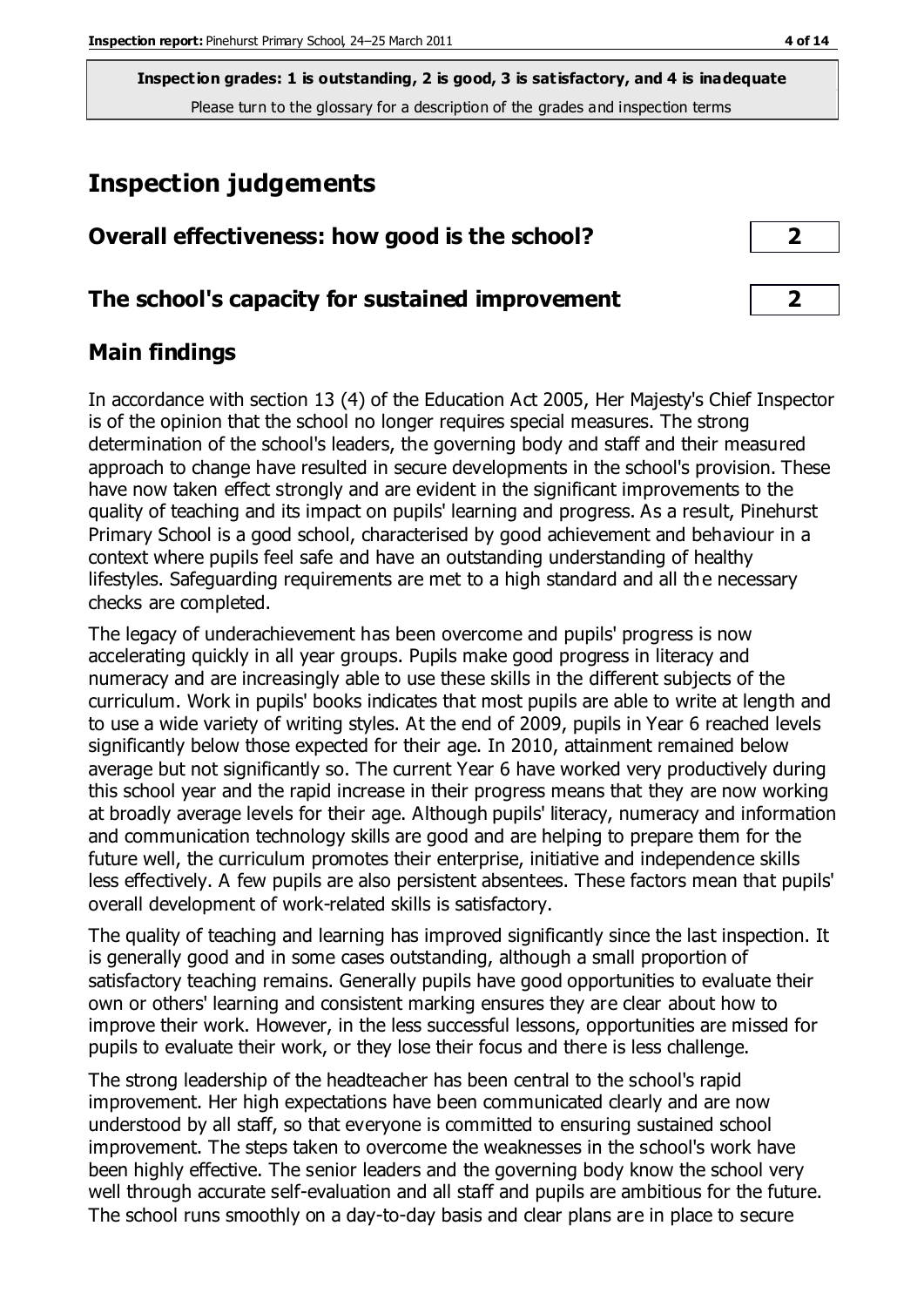**Inspection grades: 1 is outstanding, 2 is good, 3 is satisfactory, and 4 is inadequate** Please turn to the glossary for a description of the grades and inspection terms

further improvement. These factors give the school good capacity to sustain these developments.

#### **What does the school need to do to improve further?**

- Improve pupils' skills of enterprise, initiative and independence by:
- $\blacksquare$  Providing more planned exciting opportunities in the curriculum to develop these skills
- $\blacksquare$  ensuring that all pupils attend regularly.
- $\blacksquare$  Further increase the consistency of the quality of teaching by:
- - sharing the features of the good and outstanding teaching so that all staff adopt the most effective approaches to teaching and learning within their classrooms
- **E** consistently providing focus, challenge and opportunities in all lessons for pupils to evaluate their work.

#### **Outcomes for individuals and groups of pupils 2**

Children enter the Early Years Foundation Stage with skills that are below those expected for their age. Pupils make good and sometimes outstanding progress in lessons, particularly when they have opportunities to engage in practical activities and to investigate for themselves. For example, pupils in a science lesson in Year 5 buzzed with enthusiasm as they explored reversible and irreversible changes in materials by heating different foods, including chocolate and egg. Some of the higher attaining Year 6 pupils are enthused by the additional sessions available in mathematics and creative writing and this has boosted their attainment considerably. In the other year groups, most pupils are also reaching age-related expectations as a result of good teaching and effective learning. Pupils with special educational needs and/or disabilities make good progress because work is closely matched to their needs and they receive good support from teaching assistants. One-to-one and small group sessions are particularly effective because they are targeted well to provide help based on a careful assessment of the pupils' difficulties.

Attendance has improved rapidly and during this school year to date has been broadly average. There are increasing numbers of pupils who never miss a session, but this is not the case for all pupils. Pupils feel safe in school and have a good understanding of how to stay safe both in school and in the community. Pupils' good behaviour in lessons and around the school and the care they take of one another confirm this. Pupils make a good contribution to the school and are proud of their roles as school councillors, playground leaders and 'Big Dave buddies'. Pupils are clear about the improvements they would like to see to the playground. They also have a good knowledge of global issues and expressed considerable concern for people in Japan, following the tsunami. They are active fundraisers, both for school and for charity. Pupils' knowledge of healthy lifestyles is outstanding. They participate in a wide range of sporting activities and celebrated enthusiastically when the girls' football team won the city championship. They are also powerful advocates for healthy living with their parents, carers and other pupils.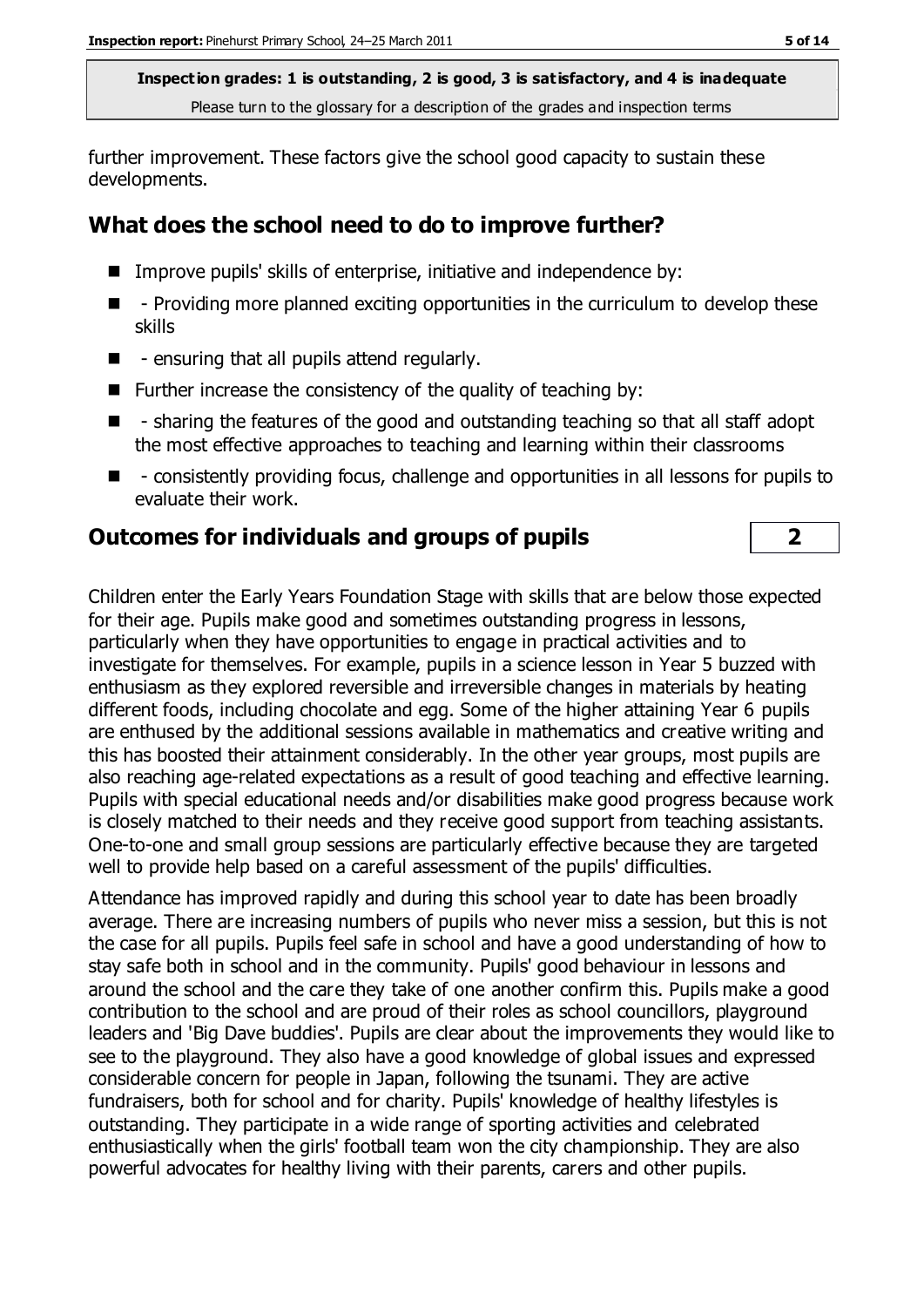# **Inspection grades: 1 is outstanding, 2 is good, 3 is satisfactory, and 4 is inadequate**

Please turn to the glossary for a description of the grades and inspection terms

#### These are the grades for pupils' outcomes

| Pupils' achievement and the extent to which they enjoy their learning                                                     | $\overline{2}$          |
|---------------------------------------------------------------------------------------------------------------------------|-------------------------|
| Taking into account:<br>Pupils' attainment <sup>1</sup>                                                                   | 3                       |
| The quality of pupils' learning and their progress                                                                        | $\mathcal{P}$           |
| The quality of learning for pupils with special educational needs and/or disabilities<br>and their progress               | 2                       |
| The extent to which pupils feel safe                                                                                      | $\overline{2}$          |
| Pupils' behaviour                                                                                                         | $\mathbf{2}$            |
| The extent to which pupils adopt healthy lifestyles                                                                       | 1                       |
| The extent to which pupils contribute to the school and wider community                                                   | $\overline{\mathbf{2}}$ |
| The extent to which pupils develop workplace and other skills that will contribute to<br>their future economic well-being | 3                       |
| Taking into account:<br>Pupils' attendance <sup>1</sup>                                                                   | 3                       |
| The extent of pupils' spiritual, moral, social and cultural development                                                   | $\overline{2}$          |

<sup>1</sup> The grades for attainment and attendance are: 1 is high; 2 is above average; 3 is broadly average; and 4 is low

#### **How effective is the provision?**

Typically lessons have a good pace and expectations of pupils are high. Consequently, pupils work at a good rate and their interest and good behaviour are sustained. Lessons are planned carefully to meet the full range of needs within the class and all groups of pupils make good progress. Where teaching is outstanding, excellent use of resources enables pupils to examine artefacts and to speak with one another using the correct technical vocabulary. For example, pupils in Year 2 decided which toys belonged to rich or poor children in Victorian times. They justified clearly how the evidence had led them in this direction. This highly effective teaching enabled the pupils to make outstanding progress and to reach levels of understanding above those expected for their age. In some of the lessons where teaching is satisfactory, the opportunities for pupils to develop their own ideas are more limited or the activities are less purposeful. As a result, concentration wanes and the pace of learning slows.

The curriculum is satisfactory with a number of strengths. It supports pupils' development of basic skills well leading to average levels of attainment, but is less effective in developing enterprise and independence. The school recognises there remains more to do to raise pupils' aspirations, to develop enterprise skills and to provide them with better awareness of the future careers which may be available to them. The curriculum enhances enjoyment, provides some memorable experiences and contributes effectively to pupils' personal skills and their outstandingly healthy lifestyles. It is enhanced by a good variety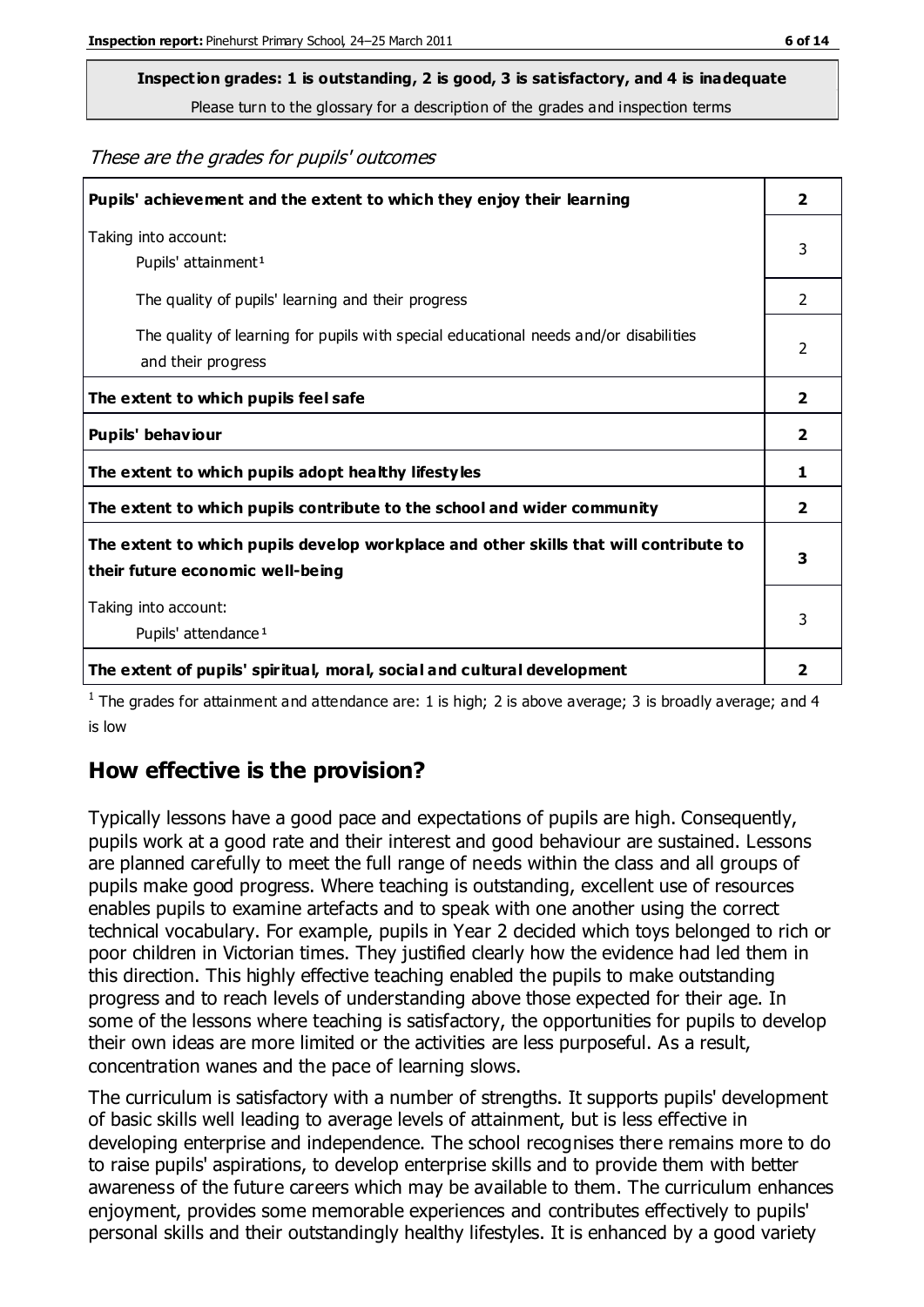**Inspection grades: 1 is outstanding, 2 is good, 3 is satisfactory, and 4 is inadequate** Please turn to the glossary for a description of the grades and inspection terms

of visits and residential experiences and a variety of clubs extends learning beyond the school day, with a strong emphasis on sporting activities.

The quality of care, guidance and support is good. Staff provide valuable help to pupils who are at risk of becoming vulnerable. Intervention programmes for many pupils are short term because they are evaluated regularly and are found to be effective in overcoming barriers to learning. Pupils feel well cared for and can explain their reasons for this. They trust all the adults in school and are proud to be part of its community. The school works well with many agencies to support pupils' attendance, well-being and academic progress.

These are the grades for the quality of provision

| The quality of teaching                                                                                    |  |
|------------------------------------------------------------------------------------------------------------|--|
| Taking into account:<br>The use of assessment to support learning                                          |  |
| The extent to which the curriculum meets pupils' needs, including, where relevant,<br>through partnerships |  |
| The effectiveness of care, guidance and support                                                            |  |

#### **How effective are leadership and management?**

The subject leaders' roles are developing and these leaders show increased skill in the monitoring and support they provide. The strong analysis by the senior leaders has proved effective in identifying and attending to weaknesses and has resulted in the rapid improvements to teaching and learning, although staff recognise the scope to share the most-effective practice more widely. The school promotes community cohesion well by forging a variety of links with local and international communities to extend pupils' awareness of others. For example, good partnerships with outside agencies promote pupils' enjoyment of physical activity and help to keep them safe. Those with the local housing association and 'back to work' group assist pupils' understanding of the wider world to good effect, as do the links with Spain and Uganda. Partnerships with parents and carers are good. Parents and carers are invited into school regularly for celebration assemblies and a group contributes each week to promoting healthy eating. Parents and carers are well informed about their children's progress and receive helpful guidance on supporting learning at home.

The governing body is rigorous in ensuring that pupils and staff are safe. Good levels of staff training and vigilance help to protect pupils from harm. The governing body hold staff to account consistently and consult effectively with parents and carers and pupils in order to keep a close check on the school's improvement and effectiveness. The school promotes equality well so that the achievement of all groups of pupils is improving, including that of those with special educational needs and/or disabilities and those who are more-able. The school's leaders promote high levels of respect for individuals and cultures so that pupils are sensitive to others' similarities and differences. Good management of resources and good outcomes mean the school gives good value for money.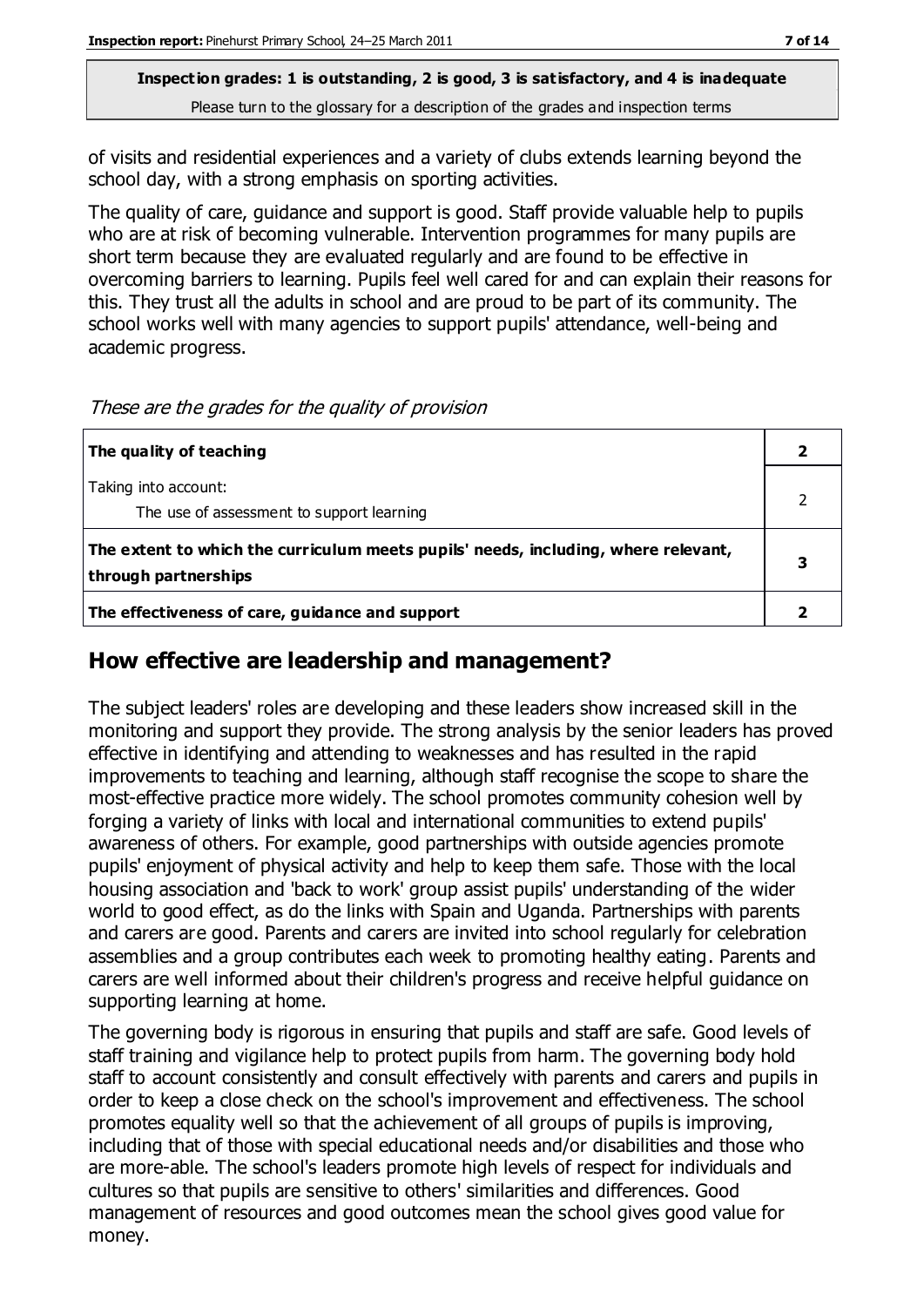**Inspection grades: 1 is outstanding, 2 is good, 3 is satisfactory, and 4 is inadequate**

Please turn to the glossary for a description of the grades and inspection terms

| The effectiveness of leadership and management in embedding ambition and driving<br><b>improvement</b>                                                           | $\overline{\mathbf{2}}$ |
|------------------------------------------------------------------------------------------------------------------------------------------------------------------|-------------------------|
| Taking into account:<br>The leadership and management of teaching and learning                                                                                   | 2                       |
| The effectiveness of the governing body in challenging and supporting the<br>school so that weaknesses are tackled decisively and statutory responsibilities met | $\overline{\mathbf{2}}$ |
| The effectiveness of the school's engagement with parents and carers                                                                                             | $\mathbf{2}$            |
| The effectiveness of partnerships in promoting learning and well-being                                                                                           | $\mathbf{2}$            |
| The effectiveness with which the school promotes equality of opportunity and tackles<br>discrimination                                                           | $\overline{\mathbf{2}}$ |
| The effectiveness of safeguarding procedures                                                                                                                     | $\overline{\mathbf{2}}$ |
| The effectiveness with which the school promotes community cohesion                                                                                              | $\overline{\mathbf{2}}$ |
| The effectiveness with which the school deploys resources to achieve value for money                                                                             | $\mathbf{2}$            |

These are the grades for leadership and management

#### **Early Years Foundation Stage**

Rapid improvements in the quality of provision in the Reception Year have secured children's good progress. Children are increasingly motivated to take the initiative in their learning and to undertake simple responsibilities such as tidying away at the end of sessions. They behave well, play safely and take good care of one another and the environment. They relate positively to adults.

The good progress in communication, language and literacy and in personal, social and emotional development is the result of adults' good and increasing knowledge of how young children learn. Reading and writing are promoted well through play so that children are eager to read books, make notes in the shop or when constructing a spaceship. The classroom and the outdoor areas have been improved considerably and resources are used well to create interest and variety in reflecting the areas of learning. Good observations of children's learning result in accurate assessments of their progress. Information from these is now used consistently to identify the next steps in learning for individuals and to plan activities to meet these needs and interests.

The Early Years Foundation Stage is well led and managed. Adults have focused on improving the provision to good effect. They work well as a team in supporting and assessing learning and ensuring the Early Years Foundation Stage classroom is safe and that children are enjoying learning. Leaders have successfully raised achievement and are effective in ensuing that all legal requirements are met.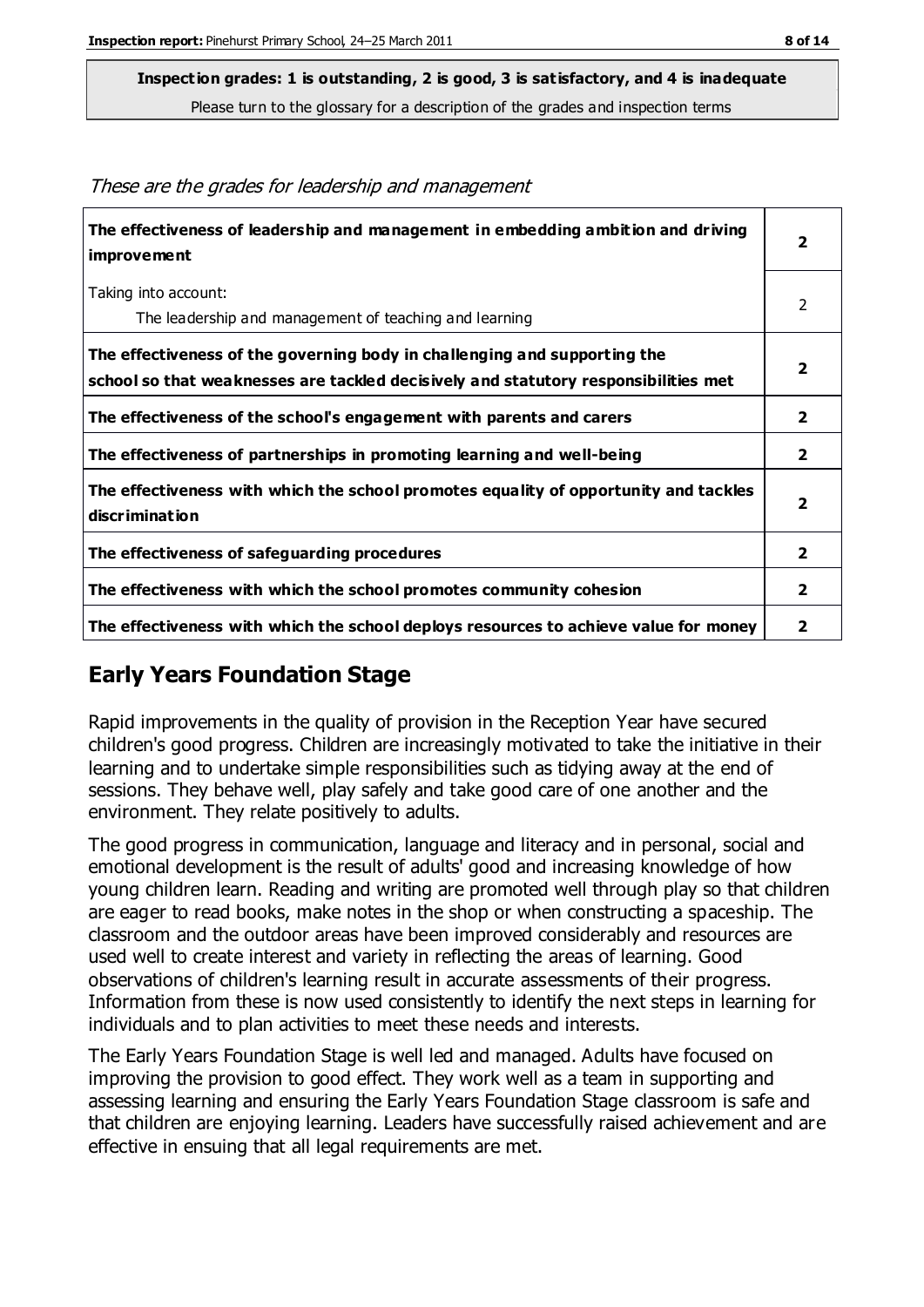**Inspection grades: 1 is outstanding, 2 is good, 3 is satisfactory, and 4 is inadequate**

Please turn to the glossary for a description of the grades and inspection terms

These are the grades for the Early Years Foundation Stage

| <b>Overall effectiveness of the Early Years Foundation Stage</b>                      |  |
|---------------------------------------------------------------------------------------|--|
| Taking into account:<br>Outcomes for children in the Early Years Foundation Stage     |  |
| The quality of provision in the Early Years Foundation Stage                          |  |
| The effectiveness of leadership and management of the Early Years Foundation<br>Stage |  |

#### **Views of parents and carers**

Questionnaires for parents and carers are not normally distributed by Ofsted for special measures monitoring inspections conducted under section 8 of the Education Act 2005, unless inspectors have specific reasons to request that the school does so.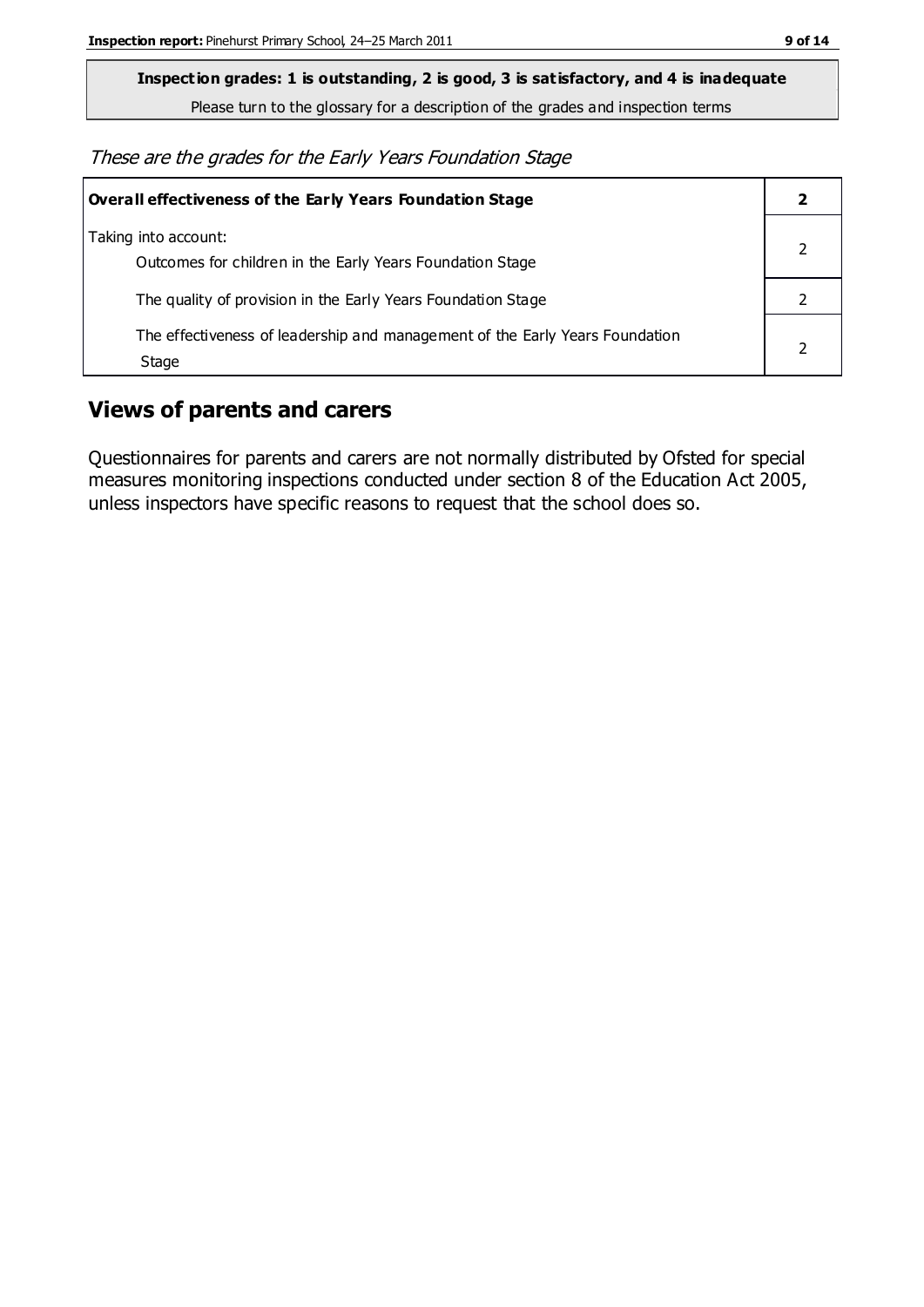#### **Responses from parents and carers to Ofsted's questionnaire**

Parental questionnaires are not normally distributed for inspections conducted under section 8 of the Education Act 2005, unless inspectors have specific reasons to reques t that the school does so.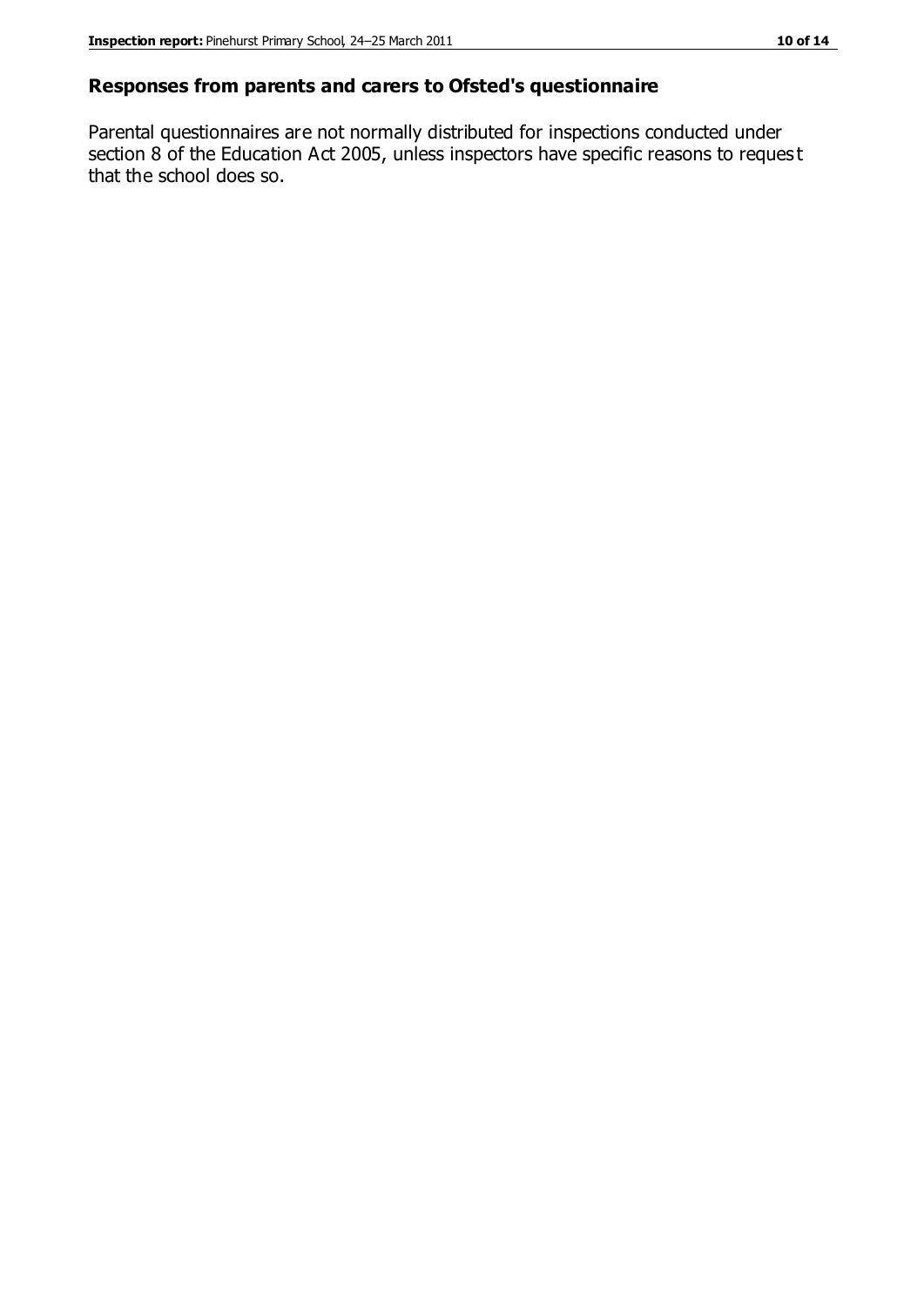#### **Glossary**

| Grade   | <b>Judgement</b> | <b>Description</b>                                                                                                                                                                                                            |
|---------|------------------|-------------------------------------------------------------------------------------------------------------------------------------------------------------------------------------------------------------------------------|
| Grade 1 | Outstanding      | These features are highly effective. An outstanding school<br>provides exceptionally well for all its pupils' needs.                                                                                                          |
| Grade 2 | Good             | These are very positive features of a school. A school that<br>is good is serving its pupils well.                                                                                                                            |
| Grade 3 | Satisfactory     | These features are of reasonable quality. A satisfactory<br>school is providing adequately for its pupils.                                                                                                                    |
| Grade 4 | Inadequate       | These features are not of an acceptable standard. An<br>inadequate school needs to make significant improvement<br>in order to meet the needs of its pupils. Ofsted inspectors<br>will make further visits until it improves. |

#### **What inspection judgements mean**

#### **Overall effectiveness of schools**

|                       | Overall effectiveness judgement (percentage of schools) |      |                     |                   |
|-----------------------|---------------------------------------------------------|------|---------------------|-------------------|
| <b>Type of school</b> | Outstanding                                             | Good | <b>Satisfactory</b> | <b>Inadequate</b> |
| Nursery schools       | 59                                                      | 35   | 3                   | 3                 |
| Primary schools       | 9                                                       | 44   | 39                  | 7                 |
| Secondary schools     | 13                                                      | 36   | 41                  | 11                |
| Sixth forms           | 15                                                      | 39   | 43                  | 3                 |
| Special schools       | 35                                                      | 43   | 17                  | 5                 |
| Pupil referral units  | 21                                                      | 42   | 29                  | 9                 |
| All schools           | 13                                                      | 43   | 37                  | 8                 |

New school inspection arrangements were introduced on 1 September 2009. This means that inspectors now make some additional judgements that were not made previously.

The data in the table above are for the period 1 September 2009 to 31 August 2010 and are consistent with the latest published official statistics about maintained school inspection outcomes (see **[www.ofsted.gov.uk](http://www.ofsted.gov.uk/)**).

The sample of schools inspected during 2009/10 was not representative of all schools nationally, as weaker schools are inspected more frequently than good or outstanding schools.

Percentages are rounded and do not always add exactly to 100.

Sixth form figures reflect the judgements made for the overall effectiveness of the sixth form in secondary schools, special schools and pupil referral units.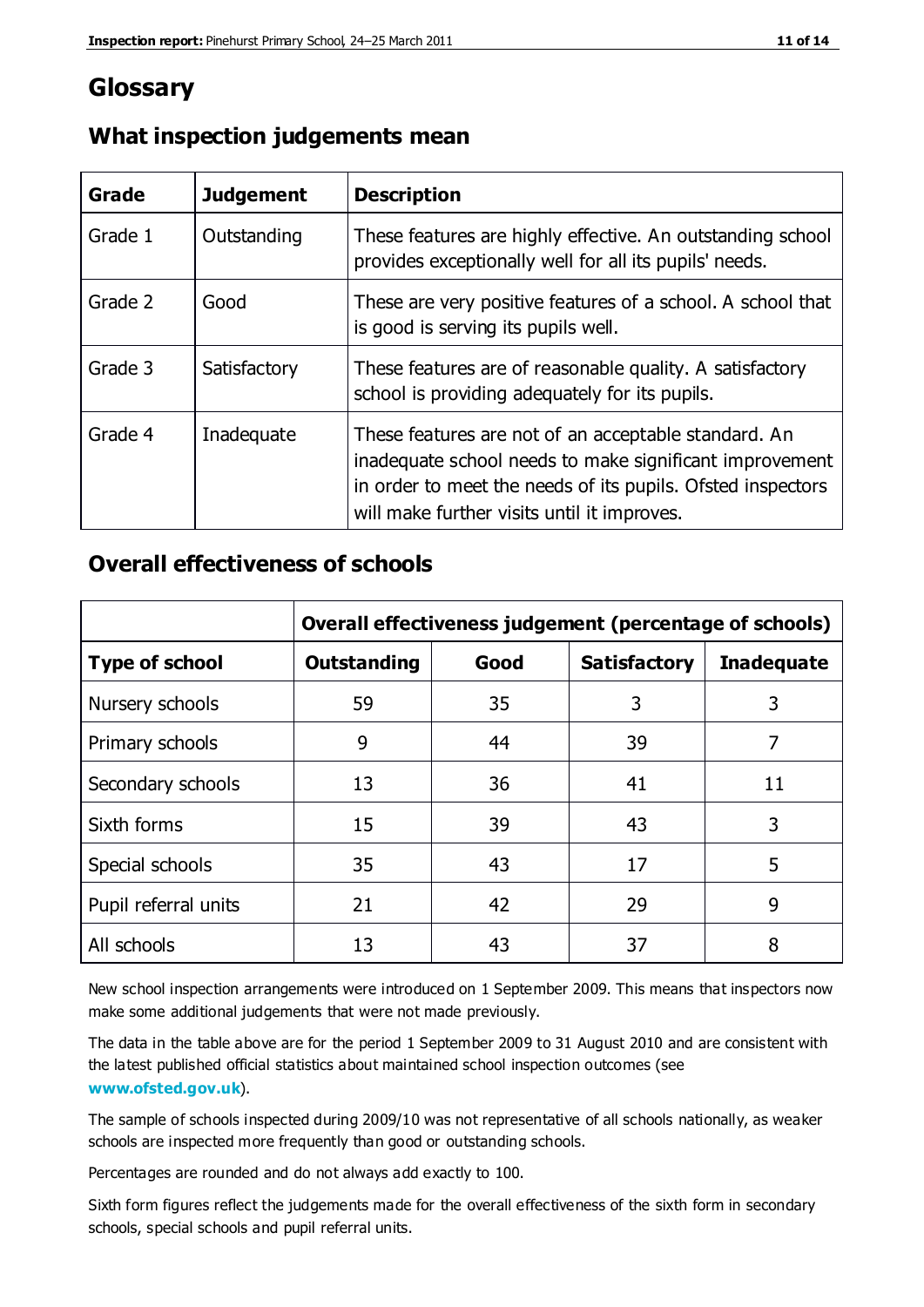### **Common terminology used by inspectors**

| Achievement:                  | the progress and success of a pupil in their learning,<br>development or training.                                                                                                                                                          |  |
|-------------------------------|---------------------------------------------------------------------------------------------------------------------------------------------------------------------------------------------------------------------------------------------|--|
| Attainment:                   | the standard of the pupils' work shown by test and<br>examination results and in lessons.                                                                                                                                                   |  |
| Capacity to improve:          | the proven ability of the school to continue<br>improving. Inspectors base this judgement on what<br>the school has accomplished so far and on the quality<br>of its systems to maintain improvement.                                       |  |
| Leadership and management:    | the contribution of all the staff with responsibilities,<br>not just the headteacher, to identifying priorities,<br>directing and motivating staff and running the school.                                                                  |  |
| Learning:                     | how well pupils acquire knowledge, develop their<br>understanding, learn and practise skills and are<br>developing their competence as learners.                                                                                            |  |
| <b>Overall effectiveness:</b> | inspectors form a judgement on a school's overall<br>effectiveness based on the findings from their<br>inspection of the school. The following judgements,<br>in particular, influence what the overall effectiveness<br>judgement will be. |  |
|                               | The school's capacity for sustained<br>improvement.                                                                                                                                                                                         |  |
|                               | Outcomes for individuals and groups of pupils.                                                                                                                                                                                              |  |
|                               | The quality of teaching.                                                                                                                                                                                                                    |  |
|                               | The extent to which the curriculum meets<br>pupils' needs, including, where relevant,<br>through partnerships.                                                                                                                              |  |
|                               | The effectiveness of care, guidance and<br>support.                                                                                                                                                                                         |  |
| Progress:                     | the rate at which pupils are learning in lessons and<br>over longer periods of time. It is often measured by<br>comparing the pupils' attainment at the end of a key                                                                        |  |

stage with their attainment when they started.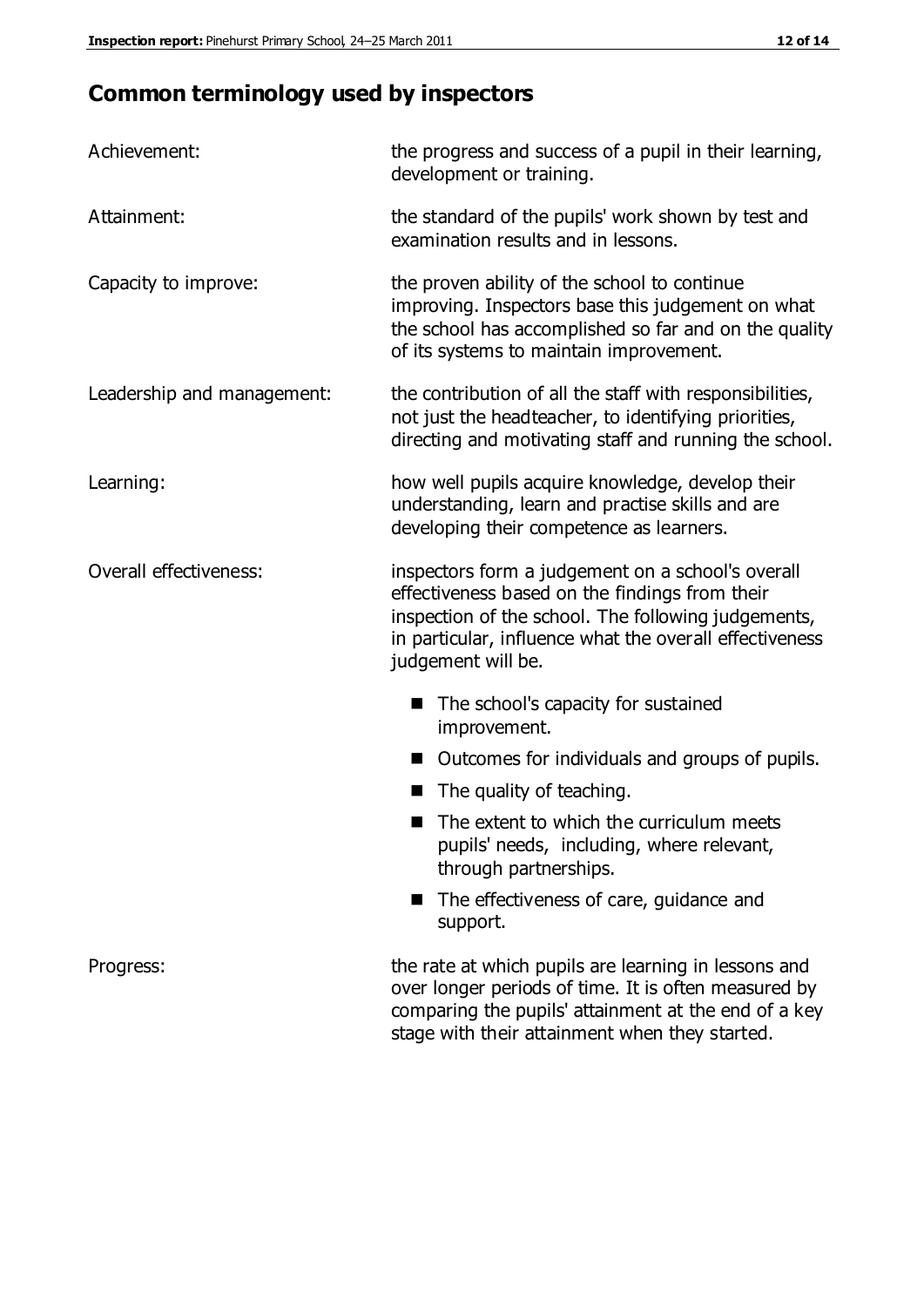#### **This letter is provided for the school, parents and carers to share with their children. It describes Ofsted's main findings from the inspection of their school.**

28 March 2011

#### Dear Pupils

#### **Inspection of Pinehurst Primary School, Liverpool, L4 7UF**

Thank you for the welcome you gave us when we inspected your school recently. We enjoyed speaking with you and seeing you in lessons and around the school.

We found that Pinehurst Primary School has improved so much that it no longer requires 'special measures' and is giving you a good education. This is because your headteacher, staff and the governing body have made sure that the teaching you receive is now good and this has helped you to learn more quickly and to make good progress. Most pupils in Year 6 this year have reached average levels in English and mathematics and those who find learning easier or more difficult are also being challenged well. The youngest children get off to a good start in the Early Years Foundation Stage.

We found that your behaviour is good. You told us that the staff take good care of you and that you feel safe in school. Your knowledge of how to stay healthy is excellent and it is good that you help other children and your families to live healthier lives. It was also exciting to find out that the girls' football team are the city champions. We were impressed by your understanding of global issues, such as the tsunami in Japan and by the care you take of one another.

To improve the school further we have asked the governing body and staff to do two things. First, we have asked them to make sure you are well prepared for the future by giving you opportunities to use your initiative and independence in a more exciting curriculum. We hope this will also make sure that everyone is eager to come to school and that no-one misses too much learning. Second, we have asked the teachers to make sure all the lessons are as good as the best ones. One way they can do this is by making sure you are always challenged and keep focused and that you can check for yourselves how well you doing.

We think that the school is well placed to get even better. You can help by continuing to work hard. We wish you the very best for the future.

Yours sincerely,

Liz Godman Lead Inspector